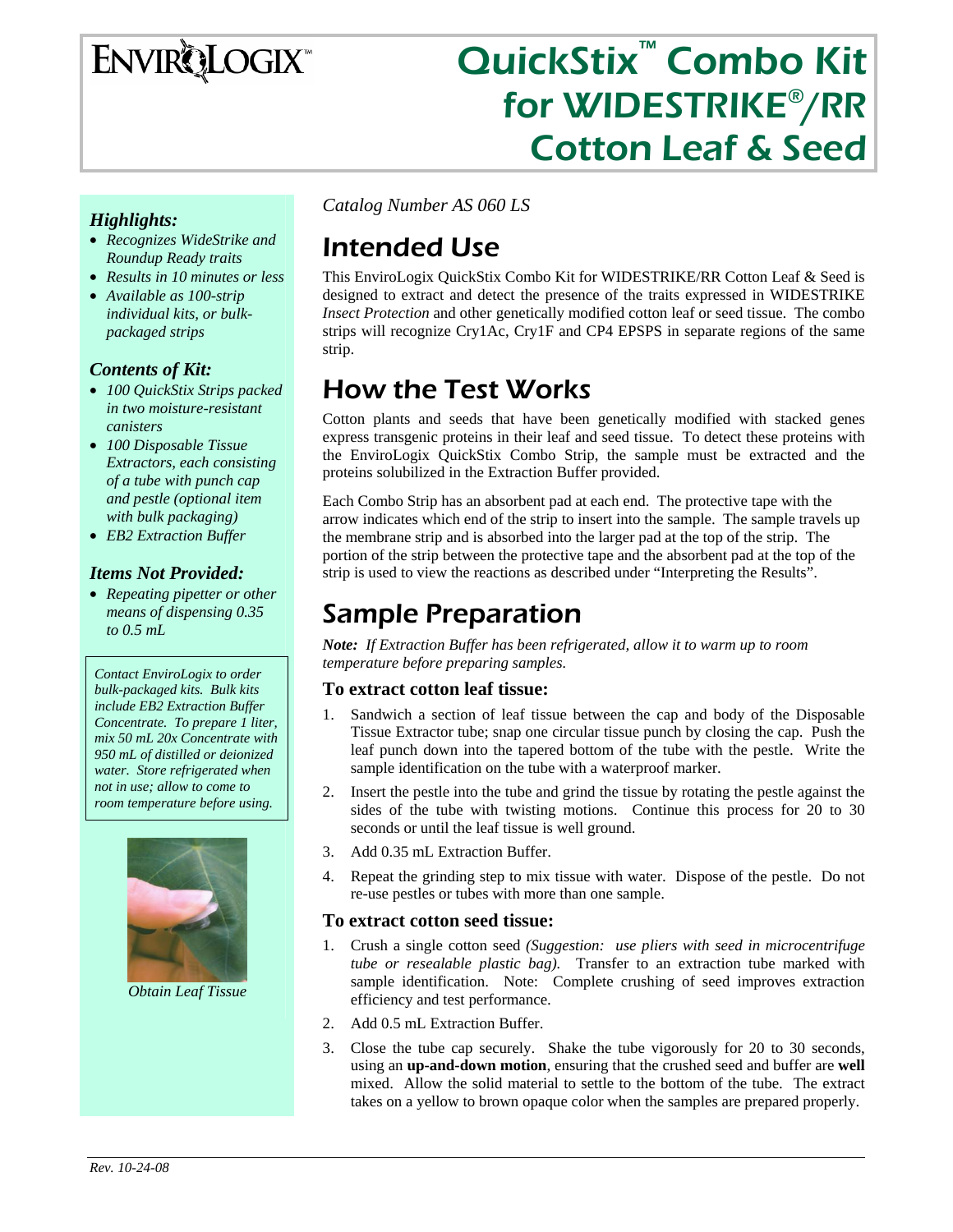#### QuickStix Combo Kit for WIDESTRIKE/RR Cotton Leaf & Seed Page 2 of 4



*Grind Tissue* 



*Crush single seed* 



*Extract seed sample* 



*Insert QuickStix* 

*Any clearly discernable pink Test Line is considered positive*  4. Use caution to prevent sample-to-sample cross-contamination with plant tissue, fluids, crushing equipment (*pliers*) or disposables. Be sure to use a new tube for each sample tested.

# How to Run the QuickStix Strip Test

- 1. Allow refrigerated canisters to come to room temperature before opening. Remove the QuickStix Strips to be used. Avoid bending the strips. Reseal the canister immediately.
- 2. Place the strip into the extraction tube. The sample will travel up the strip. Use a rack to support multiple tubes if needed.
- 3. Allow the strip to develop for 10 minutes before making final assay interpretations. Positive sample results may become obvious much more quickly.
- 4. To retain the strip, cut off and discard the bottom section of the strip covered by the arrow tape.

# Interpreting the Results

Development of the Control Line within 10 minutes indicates that the strip has functioned properly. Any strip that does not develop a Control Line should be discarded and the sample re-tested using another strip.

**One Line** – If the extract is from a negative sample, containing neither Cry1Ac, Cry1F, nor CP4 EPSPS protein, the strip will only show the Control Line, about 4 mm below the top pad.

**Two to Four Lines** – If the extract is from a sample containing Cry1Ac proteins, Cry1F proteins, and/or CP4 EPSPS (Roundup Ready) proteins, the appropriate test

line(s) will appear. A Test Line for extracts containing Cry1Ac protein will appear about 4 mm below the Control Line. A Test Line for extracts containing Cry1F protein will appear about 8 mm below the Control Line. A Test Line for extracts containing CP4 EPSPS protein will appear about 12 mm below the Control Line. See interpretation guide below.

| FI1AC<br>FI1AC<br>RRIT  | Control Line. See interpretation guide below. |                                         |                           |             |                                     |                                                          |               |            |                             |
|-------------------------|-----------------------------------------------|-----------------------------------------|---------------------------|-------------|-------------------------------------|----------------------------------------------------------|---------------|------------|-----------------------------|
| 787                     | <b>Plant Tissue</b>                           |                                         |                           |             |                                     |                                                          |               |            |                             |
| $-7$<br>00 <sub>0</sub> |                                               | $\operatorname{Bollgard}^{\circledast}$ | Roundup Ready<br>Bollgard | Bollgard II | Roundup Ready<br><b>Bollgard II</b> | Roundup Ready<br>Bollgard II<br>Flex                     | Roundup Ready | WIDESTRIKE | Roundup Ready<br>WIDESTRIKE |
|                         | Cry1Ac<br><b>Test Line</b>                    |                                         |                           |             |                                     |                                                          |               |            |                             |
|                         | Crv1F<br><b>Test Line</b>                     |                                         |                           |             |                                     |                                                          |               |            |                             |
|                         | RR<br><b>Test Line</b>                        |                                         |                           |             |                                     |                                                          |               |            |                             |
|                         |                                               |                                         |                           |             |                                     | Indicates a valid positive result on specified test line |               |            |                             |

Please note that for ease of interpretation, the labels on each strip list the proteins in the order that their Test Lines appear, bottom (arrow end) to top (lot number end).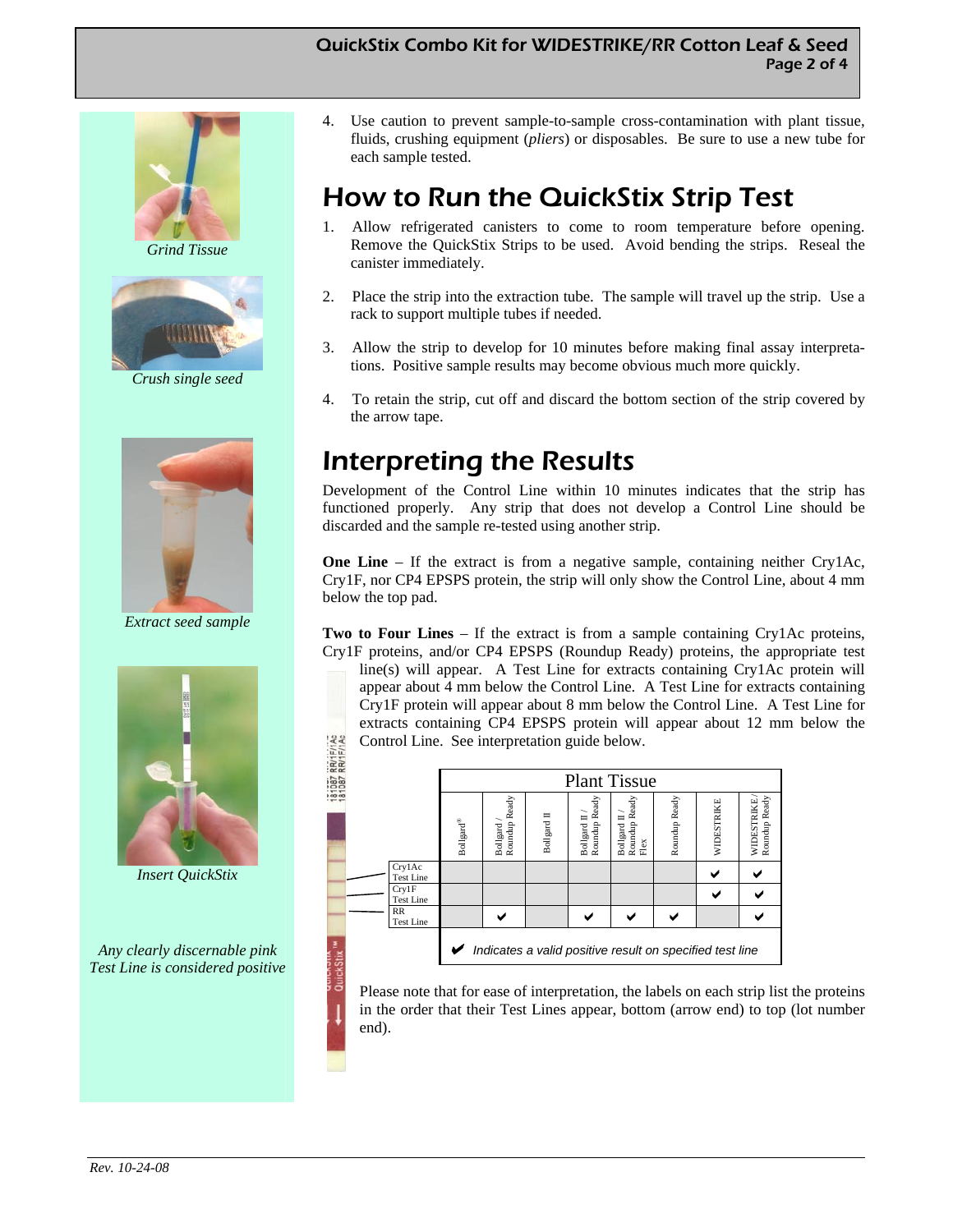



# Kit Storage

This Kit can be stored at room temperature, or refrigerated for a longer shelf life. Please note the shelf life on the kit label for each storage temperature. The kit may be used in field applications; however, prolonged exposure to high temperatures may adversely affect the test results. Do not open the desiccated canister until ready to use the test strips.

# Precautions and Limitations

- This kit is designed to screen for presence or absence only, and is not meant to be quantitative.
- As with all tests, it is recommended that results be confirmed by an alternate method when necessary.
- The assay has been optimized to be used with the protocol provided in the kit. Deviation from this protocol may invalidate the results of the test.
- A negative result with this kit does not mean that the sampled tissue has not been otherwise genetically modified.
- A strong positive result may safely be interpreted in as little as 2 minutes after sample addition. It is not safe, however, to interpret negative results prior to 10 minutes.
- Protect all components from hot or cold extremes of temperature when not in use. Do not leave in direct sunlight or in a vehicle.
- If green lines in the test line area interfere with interpretation when testing leaf tissue, clarify ground leaf extract by centrifuging for 30 seconds at 6500 xg.